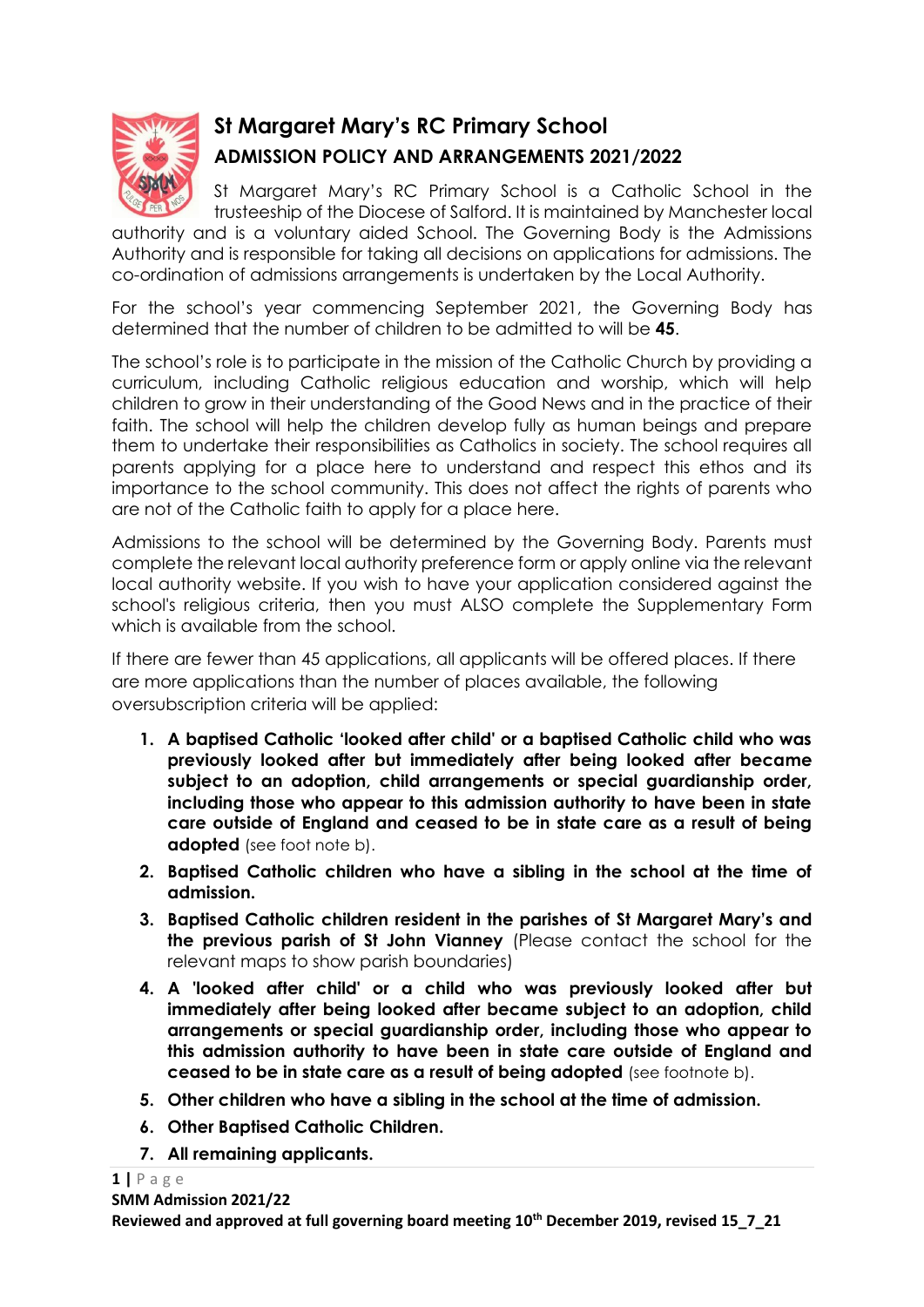If it is not possible to offer places for all applications within any criterion above, priority will be given to those living closest to the school measured by the distance in a straight line (not along roads or paths) from your address to the centre of the school. In the event of distances being the same for 2 or more applicants, places will be allocated by random allocation.

## **Notes for Applicants:**

- a. All applications will be considered at the same time and after the closing date for admissions which is 15th January 2021 (primary). Applications received after this date will be treated as a late application and will not be considered until after the main allocation of places has taken place.
- b. A Looked After Child is a child who is (a) in the care of a Local Authority, or (b) being provided with accommodation by a Local Authority in the exercise of their Social Services functions (under section 22(1) of the Children Act 1989. A previously Looked After Child is one who immediately moved on from that status after becoming subject to an adoption, child arrangement or special guardianship order. A child is regarded as having been in state care outside of England if they were in the care of or were accommodated by a public authority, a religious organisation, or any other provider of care whose sole or main purpose is to benefit society.
- c. For a child to be considered as a Catholic evidence of a Catholic Baptism or reception into the Catholic Church is required. Written evidence of reception into the Catholic Church can be obtained by referring to the Register of Receptions, or in some cases a sub-section of the Baptismal Registers of the Church in which the Rite of Reception took place. If, for example, a child has been baptised in the Church of England and the parents are subsequently admitted to the Catholic Church through the RCIA programme, the child must also be admitted to the Church by the Rite of Reception.

The governing board will require written evidence in the form of a Certificate of Reception before applications for school places can be considered for categories of 'Baptised Catholics'. A Certificate of Reception is to include full name, date of birth, date of reception and parent(s) name(s). The certificate must also show that it is copied from the records kept by the place of reception.

Those who have difficulty obtaining written evidence of baptism for a good reason, may still be considered as baptised Catholics but only after they have been referred to the parish priest who, after consulting with the Director of Education or officers of the DDFE will decide how the question of baptism is to be resolved and how written evidence is to be produced in accordance with the law of the Church.

d. Home Address is considered to be the address where the child normally lives. Where care is split and a child moves between two addresses, the household in receipt of the child benefit would normally be the address used but the admission authority body reserves the right to request other evidence as fit the individual circumstance. Applicants should not state the address of another relative or person who has daily care of the child.